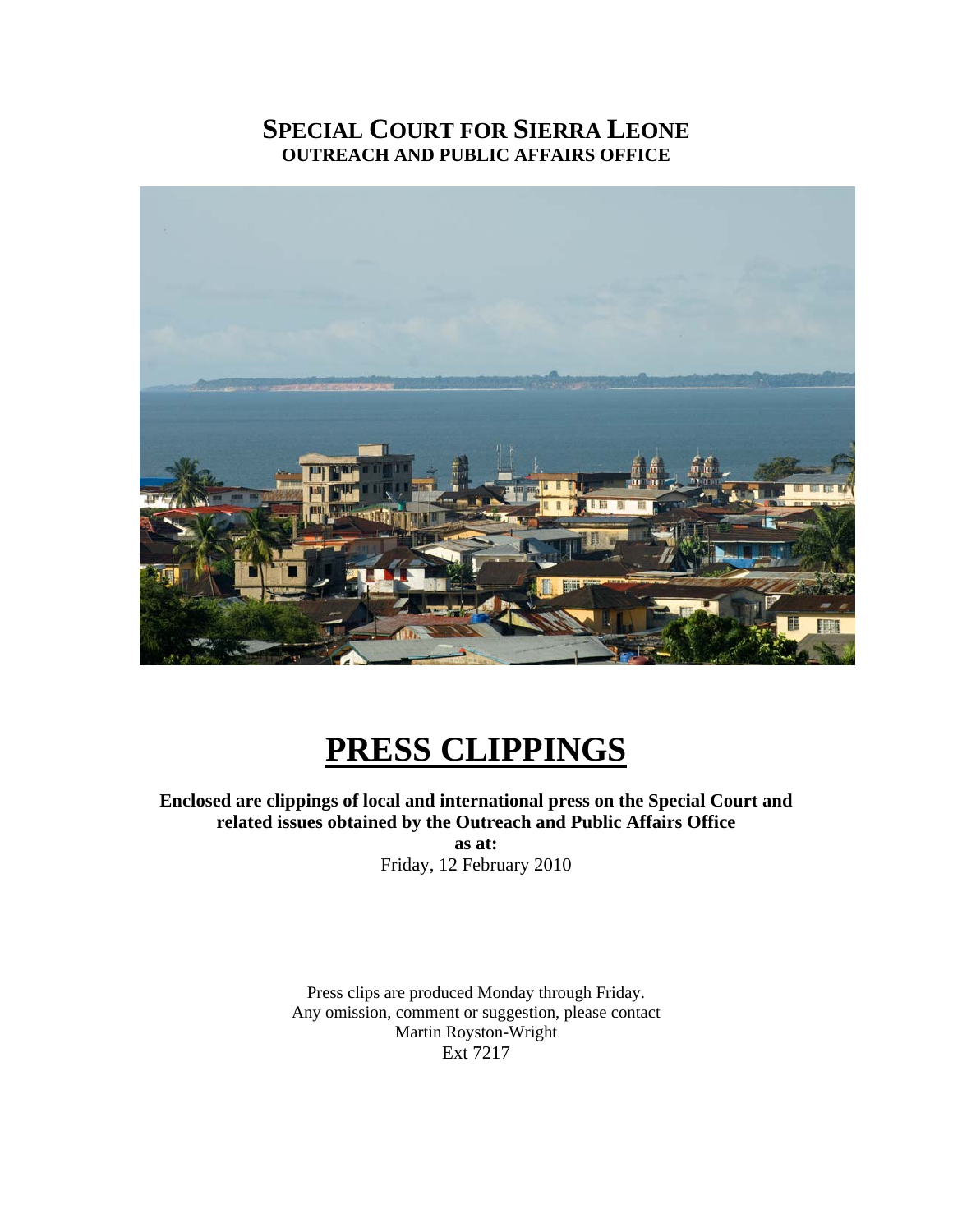| <b>Local News</b>                                                         |           |
|---------------------------------------------------------------------------|-----------|
| Charles Taylor's Request for a Cease Fire Was/ Premier News               | Page 3    |
| <b>International News</b>                                                 |           |
| Pat Robertson, Friend of Warlords / Jeffrey Goldberg                      | Page 4    |
| UNMIL Public Information Office Media Summary / UNMIL                     | Pages 5-7 |
| War Crime Charges May Await George Boley / Daily Observer                 | Pages 8-9 |
| UNMIL Situation Report Criticizes Liberian Children's Plight / Star Radio | Page 10   |
| Ex-Rwandan Army Officer Jailed 15 Years for Genocide / Africa news        | Page 11   |
| Khmer Rouge Minister Pleads for Release / Agence France Presse            | Page 12   |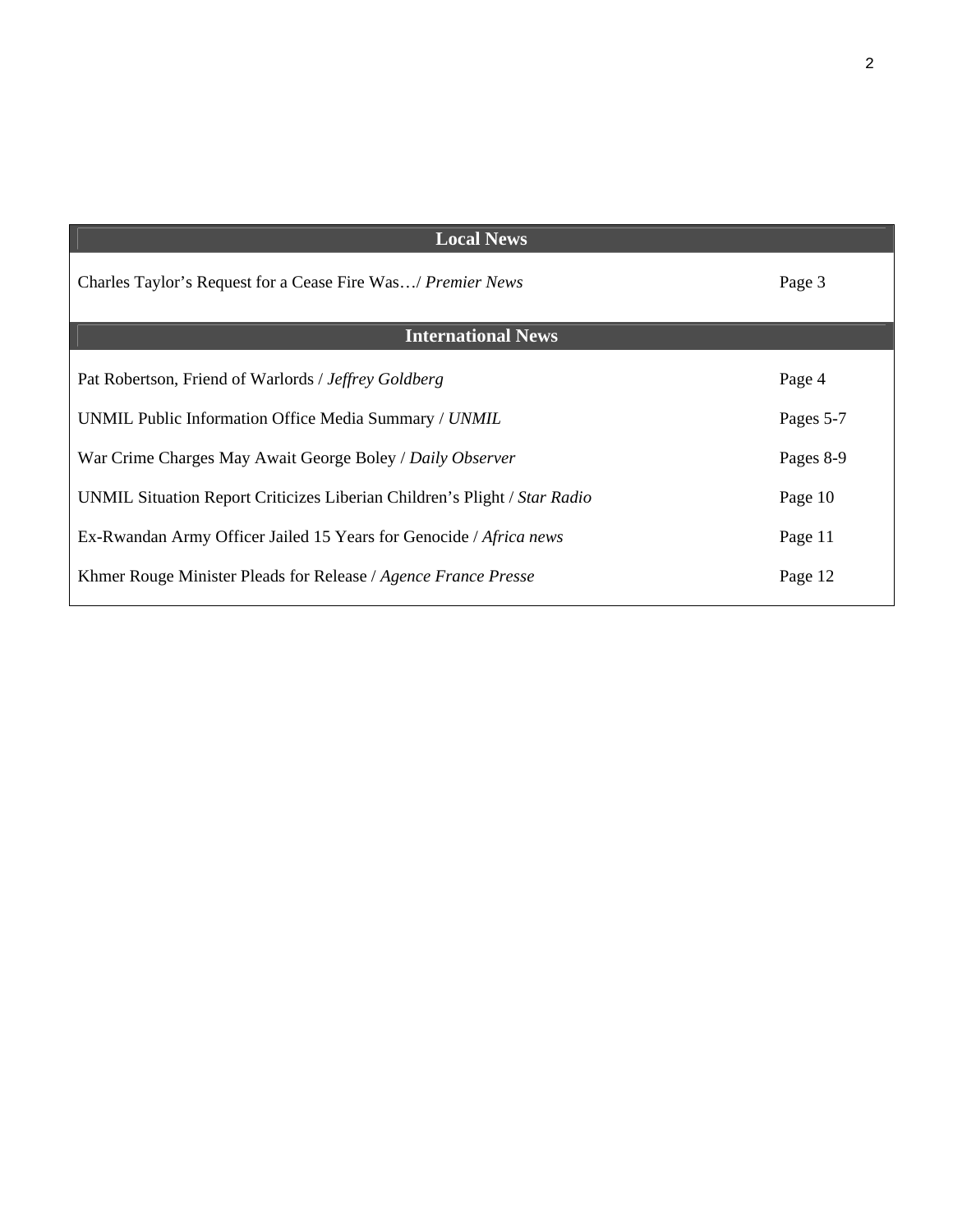A PROJECT OF THE OPEN SOCIETY JUSTICE INITIATIVE

#### THE TRIAL OF **CHARLES TAYLOR**



#### Charles Tay or Request For A Cease Fire Was Aimed At Helping Sierra Leonean Rebel Forces To mostly concerned about the lives of the hostages." Establish More Control In The Country, Prosecutors Say

hen former Liberian president Charles Taylor helped secure the release of United Nations peacekeepers held hostage by Sierra Leonean rebels ten years ago, he was really trying to help the rebels gain more control over his neighboring country, prosecutors alleged today. Mr. Taylor disagreed: the safety of the hostages was forefront on his mind, he said.

Prosecutors further questioned Mr. Taylor's motives in calling for a ceasefire during the hostage crisis, arguing that it would have helped the rebels consolidate control over a key town, Masiaka. Such a ceasefire, prosecutors argued, would have placed the rebels closer to the capital, Freetown, and also provided a bigger *b* iffer zone between the rebel-held diamond mining fields and generament-controlled areas. Mr. Taylor denied being motivate. ' by the enlargement of rebel control in Sierra Leone

"I don't know the different positions in Sierra Leone where they (the Revolutionary United Front) were," Mr. Taylor said during his cross-examination at the Special Court for Sierra Leone.

Lead prosecution counsel, Brenda Hollis, today focused her questioning of Mr. Taylor on the May 2000 hostage-taking by RUF rebels, who captured hundreds of UN peacekeepers in Sierra Leone an action that provoked international outrage. Mr. Taylor, who was sitting president of Liberia at the time, negotiated with the RUF rebels and secured the release of the UN peacekeepers. Prosecutors have long alleged that Mr. Taylor was able to secure the release of the UN hostages because he had some special control over the RUF rebel commanders. Mr. T. vlor has denied these suggestions, saying that his involvement in the release of the peacekeepers was done mainly because he was asked by the international community to interve. ' and get the rebels to release the hostages, which he did.

During today's testimony, the court heard that when the RUF rebels released the first set of 139 UN peacekeepers, Mr. Taylor told the Special Representative of the UN Secretary General (SRSG) in Sierra Leone at the time, Ambassador Oluyemi Adeniji, that he wanted an "immediate cessation of hostilities" in Sierra Leone in order to facilitate the release of the remaining hostages.

In doing so, he was concerned that "the lives of the remaining hostages would be at risk if the progovernment forces continued pushing the rebels out of the areas that they had taken," according to Mr. Taylor.

Ms. Hollis noted that at the time of the release of the UN hostages, the RUF rebels had occupied the town of Masiaka, a strategic position that was in proximity to both the country's capital Freetown and the diamond mining areas.

"And also Mr. Taylor, had the RUF been left in place in Masiaka, that would have put them much closer to the capital of Freetown, wouldn't it?" Ms. Hollis asked Mr. Taylor.

"I disagree with your proposition," Mr. Taylor responded.

"And it would have given a larger buffer zone between the diamond areas and the government held-territories, Isn't that correct, Mr. Taylor?" Ms. Hollis enquired further.

In his response, the former president said that "your proposition, maybe you could very well be correct, but I disagree that that was foremost on my mind. I was In response to Ms. Hollis's suggestion that while requesting an immediate ceasefire he had actually mentioned the town Masiaka to the SRSG, Mr. Taylor said that "I could have based on his statements to me and the issue was we have people in captivity, there is no point attacking, you could even kill them. And if I mentioned it at that time, it was based on maybe his explanation. My answer to you is that I don't know the geography of Sierra Leone to determine as to whether it was an important junction."

Also in his cross-examination today, Mr. Taylor agreed with Ms. Hollis that he paid about 1.8 million United States dollars to US firms to do public relations work for his government, which aimed at improving the image of Liberia to the international community. Asked by Ms. Hollis whether that money was not too much of tax-payers' money of a war-ravaged country to be spent on public relations work, Mr. Taylor said that "it's subjective. For me, that was not enough because I know other governments that pay up to five million US dollars to firms in Washington DC, so that was not enough for me.

Mr. Taylor maintained that he was justified to spend such amount of money because "most little governments, if you don't lobby in Washington, you really get smashed."

Mr. Taylor again today dismissed prosecution suggestions that the Liberian government under his presidency did not respect fundamental human rights. When Ms. Hollis pointed out reports of police brutality in Liberia under his presidency, Mr. Taylor maintained that he was not informed of such actions by the Liberian police force.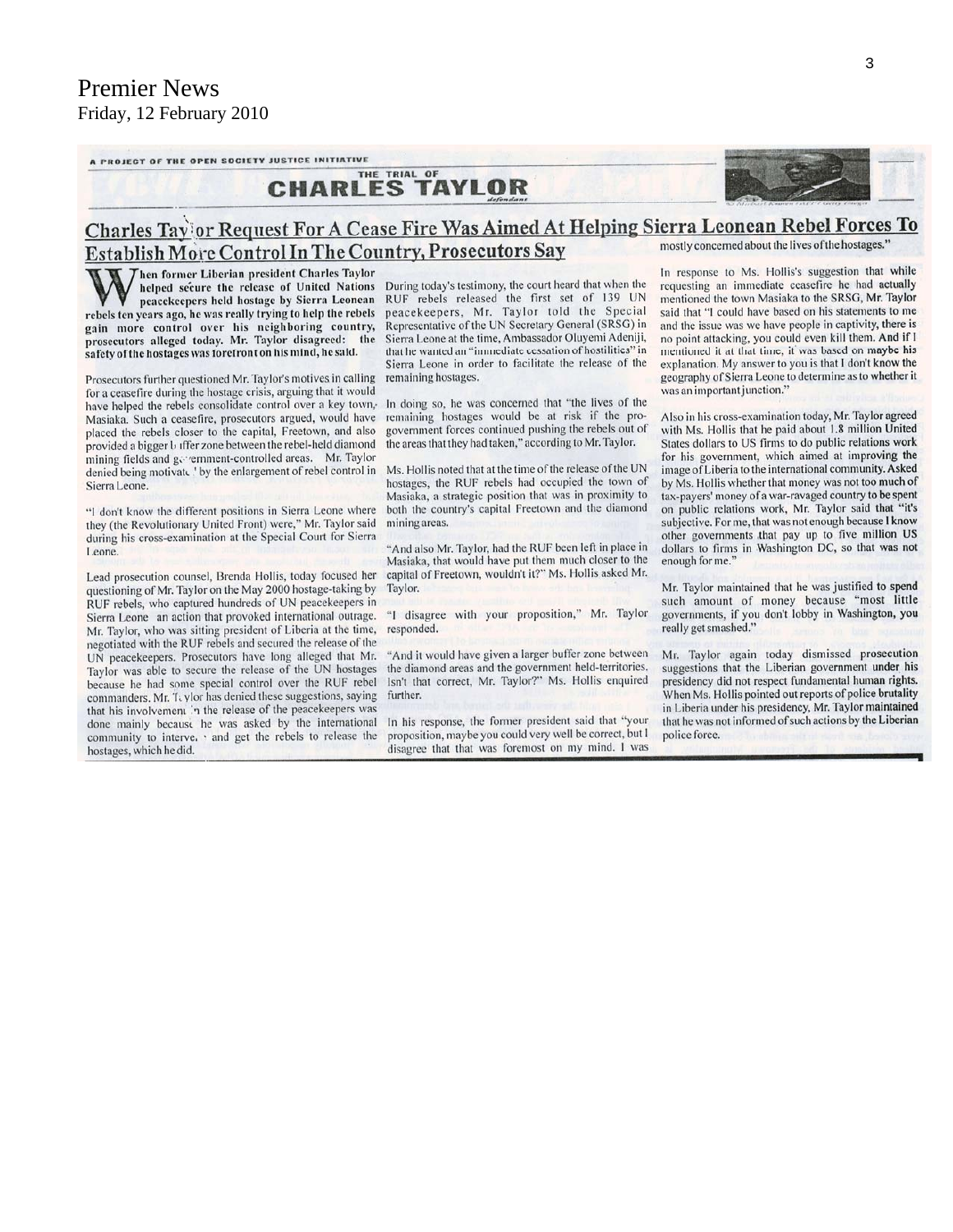# Jeffrey Goldberg Thursday, 11 February 2010

# **Pat Robertson, Friend of Warlords**

Via Little Green Footballs, this astonishing report, that Pat Robertson was giving aid and comfort to the Liberian war criminal Charles Taylor:

Under cross-examination, Taylor said that Robertson had volunteered to make Liberia's case before U.S. administration officials, and had spoken directly to President Bush about Taylor. He also confirmed that Robertson's company, Freedom Gold Limited, signed an agreement to exploit gold in south-eastern Liberia, but that it never generated any profit.

You should pardon the expression, but, Christ. Charles Taylor is an evil man, more evil than my own personal Liberian warlord, George Boley. I suppose I shouldn't be surprised by Pat Robertson, but this is fairly unbelievable.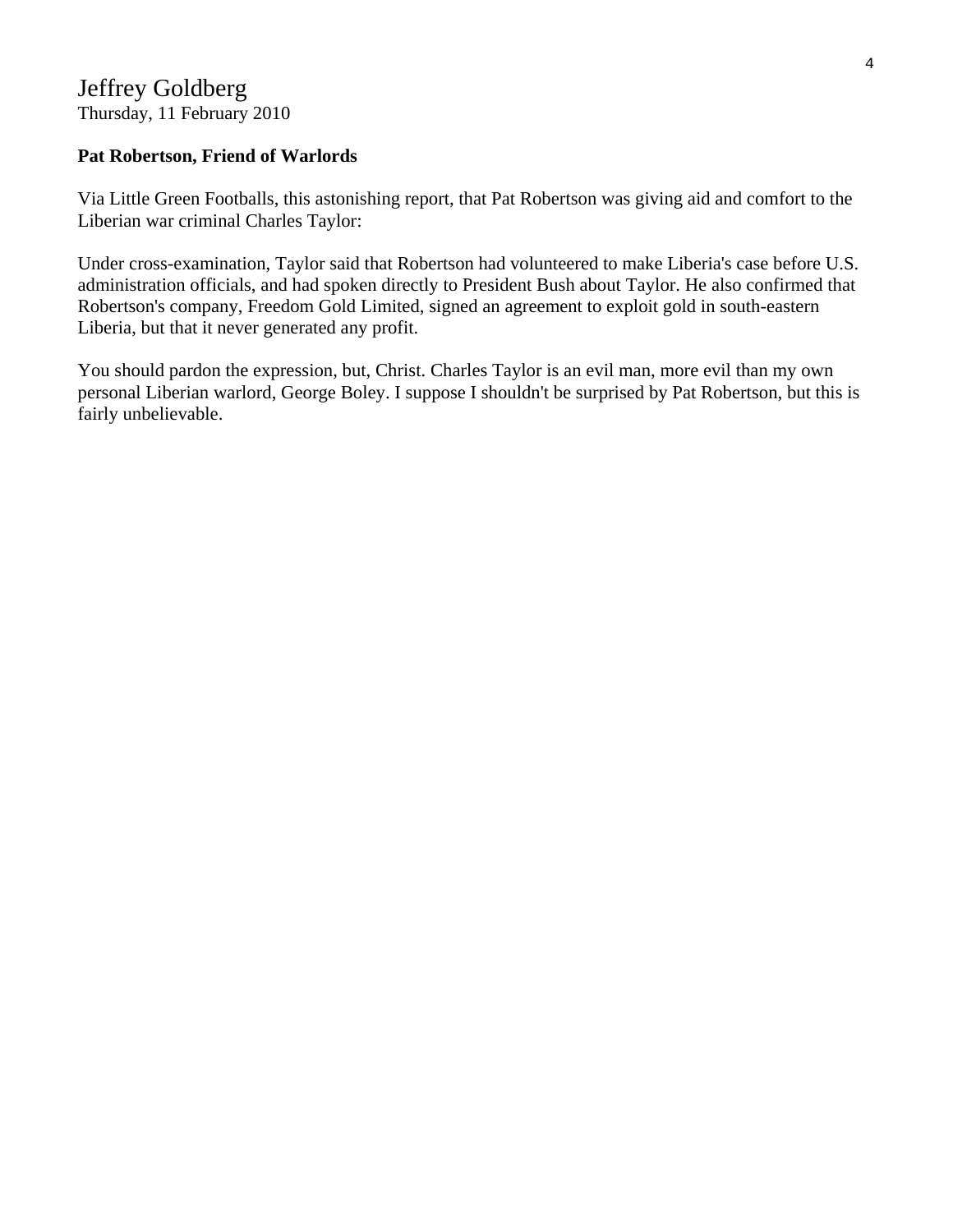

United Nations Mission in Liberia (UNMIL)

# **UNMIL Public Information Office Media Summary 11 February 2010**

*[The media summaries and press clips do not necessarily represent the views of UNMIL.]* 

# **International Clips on Liberia**

# **Liberian boys appear in court hearings for 2009 rape charges**

#### **http://www.azcentral.com/arizonarepublic/local/articles/2010/02/11/20100211liberia n0211.html**

Two of the four Liberian refugee boys accused in the July rape of an 8-year-old girl appeared in court hearings Wednesday as judges consider whether the youths are competent to stand trial. The boys are accused of luring the victim, a fellow Liberian refugee, to a storage closet at a west Phoenix apartment complex where she was raped. The boys are charged with sexual assault, kidnapping and sexual conduct with a minor. Steven Tuopeh, 15, will return to Maricopa County Superior Court on Feb. 24 as a judge continues to review his competency to stand trial as an adult. Meanwhile, a county Juvenile Court judge on Wednesday ordered additional review of the restoration process in the case of a 10-year-old whom doctors determined "not competent," although early reports suggested the boy could be educated to a point where he could stand trial. His restoration hearing was reset for April 2. A 13-year-old involved in the case is under house arrest. A 9-year-old was acquitted. The younger boys' names are being withheld by The Arizona Republic because of their ages. The girl is still in foster care.

# **International Clips on West Africa Sierra Leone**

# **Sierra Leone's Hydro-Power Dam Lighting Up Freetown - VOA**

Sierra Leone's first hydro-power dam, almost 40 years in the making, was switched on in November 2009. It now produces 50 megawatts of electricity, sending regular power to most parts of the capital, Freetown. But transmission networks damaged during the country's civil war are so dilapidated that the capital can only absorb half of the dam's energy. Nestled in the Sula Mountains in central Sierra Leone, the Bumbuna dam holds back 428 million cubic meters of water. Pressure from the dammed Seli river powers two massive turbines that provide a regular supply of electricity for the first time in the country's history. Bockarie Vandi is one of the first Sierra Leonean mechanical engineers to work on the dam project. He says the dam at full capacity can actually produce twice the amount of electricity that Freetown's dilapidated networks can currently handle. Much of Freetown's electricity infrastructure was destroyed during the country's decade-long civil war. Old distribution networks have not been maintained. The National Power Authority says it is working to restore power to areas where old networks have failed and extend the grid to the rapidly expanding neighborhoods to the east of Freetown.

# **Ivory Coast**

# **Ivory Coast suspends registration of voters**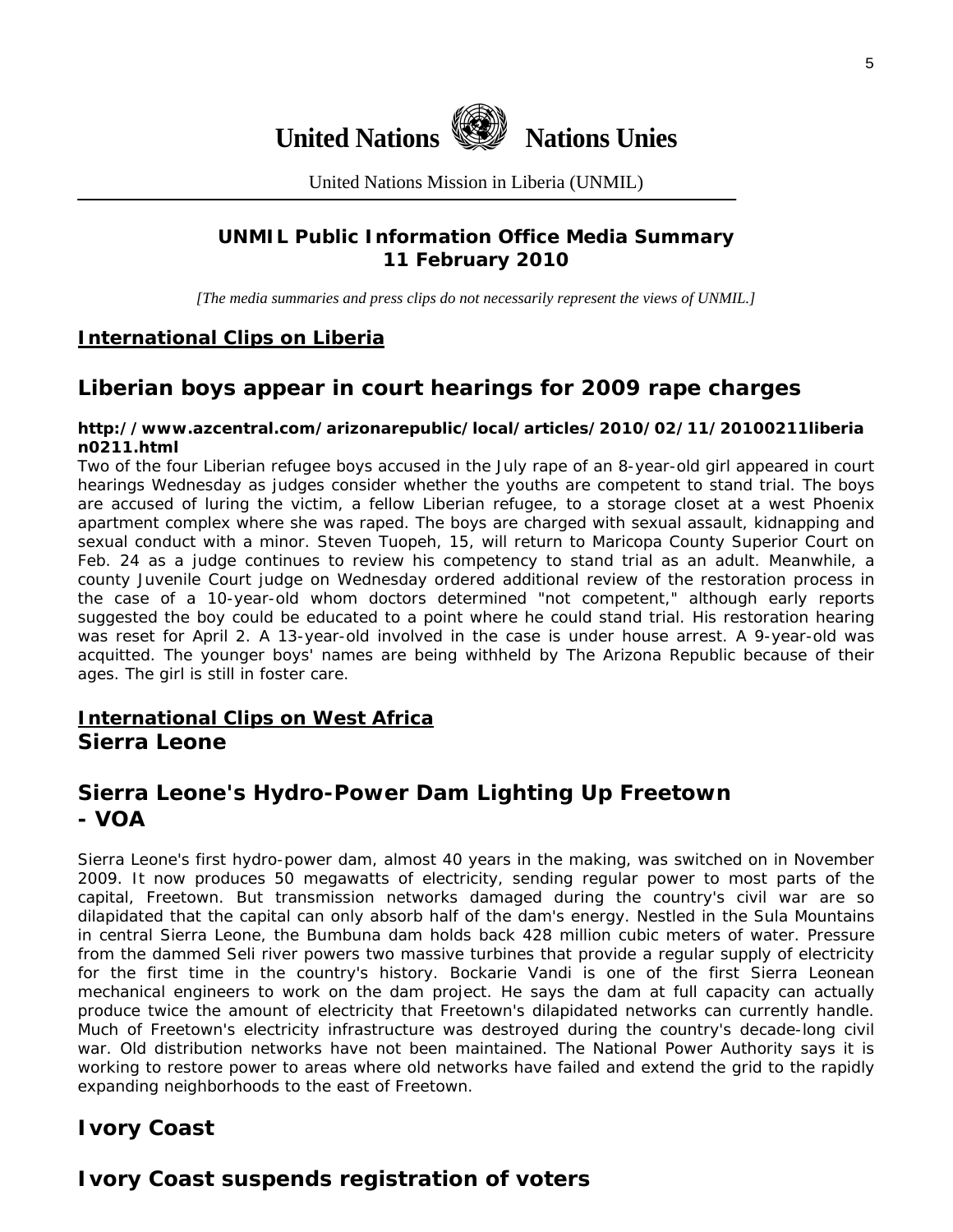ABIJDAN, Feb 11 (Reuters) - Ivory Coast suspended its voter registration process indefinitely on Thursday because of rising tensions, the government said, casting doubt on when the long delayed presidential election would take place. "The prime minister informs all the structures and all the services of the state implicated in this operation that the (voter list) contestation period ... is suspended until further notice," Government Secretary General Felix Tyeoulou said in a statement. This was "following consultations concerning the tensions created by the process of validating the provisional voter list," he said. The elections are badly needed to end years of instability and stalemate following a 2002-3 war that cut the world's top cocoa grower in two, leaving the north in the hands of rebels. They have been repeatedly postponed since 2005 but had been scheduled for the end of this month or early next, a deadline that has seemed impossible since a spat erupted between President Laurent Gbagbo and the electoral commission over names on the electoral register. The process of registering voters has been tortuous and fraught with disputes over Ivorian nationality and who is eligible to vote -- explosive issues in a country that went to war over them. Rioters burned down a government building in rebel-held western Ivory Coast on Tuesday.

# **Local Media – Newspaper**

*No newspaper appeared on the newsstand today due to a national holiday (Armed Forces Day)* 

### **Star Radio** *(News monitored today at 09:00 am)*

#### **President Sirleaf Vetoes Threshold Bill Again**

- President Ellen Johnson Sirleaf has again vetoed the controversial population threshold bill passed by the National Legislature.
- President Sirleaf vetoed the threshold bill in line with Article 35 of the Constitution.
- In a six-page letter to the Speaker of the House, the President cited the grave financial implications of the 40,000 threshold set by the Legislature.
- According to her, to add 23 more Legislators to the already 64-member House would increase the budget expenditure of the Legislature.
- In the letter, President Sirleaf also submitted a new threshold bill in case the Legislature does not get the required two-thirds vote to override her veto.
- The President suggested in the new bill that the threshold be set at 48,000 per electoral constituency.
- Meanwhile, Bong County Representative George Mulbah says President Sirleaf's new veto of the threshold is an attempt to introduce a new political crisis in the Country, which would lead to an arrangement where the Executive would interfere with the passage of the bill.

#### **UNMIL Situation Report Criticizes Liberian Children's Plight**

- The United Nations Mission in Liberia (UNMIL) has released its 2009 human rights situation report on Liberia painting a gloomy picture of Liberian children.
- The report said the situation of children in many orphanages is still terrible due to poor quality of care and living conditions.
- It pointed out that extreme levels of poverty, high illiteracy rates and limited economic conditions have exposed Liberian children to all forms of exploitation.
- The UNMIL situation report called for the provision of substantial resources to key institutions in the criminal justice system.
- The report, produced by UNMIL Human Rights and Protection Section was launched Wednesday by Deputy Special Representative of the Secretary General for Rule of Law Henrietta Mensa-Bonsu.
- The report, which covered the period January to June 2009, however named some positive developments including reforms in the justice, law enforcement and correction sectors, health and education among others.

#### **Liberian Lawmaker Seeks Clarification On Hillary Clinton's Declaration**

- Grand Bassa County Representative Gabriel Smith is seeking clarification from the US State Department over a statement by Secretary of State Hillary Clinton.
- Representative Smith said the US State Department must clarify Secretary Clinton's remarks over President Ellen Johnson Sirleaf's second term bid.
- According to him, the clarification should either be made through the US Embassy in Monrovia to know the exact nature and meaning of Secretary Clinton's remarks.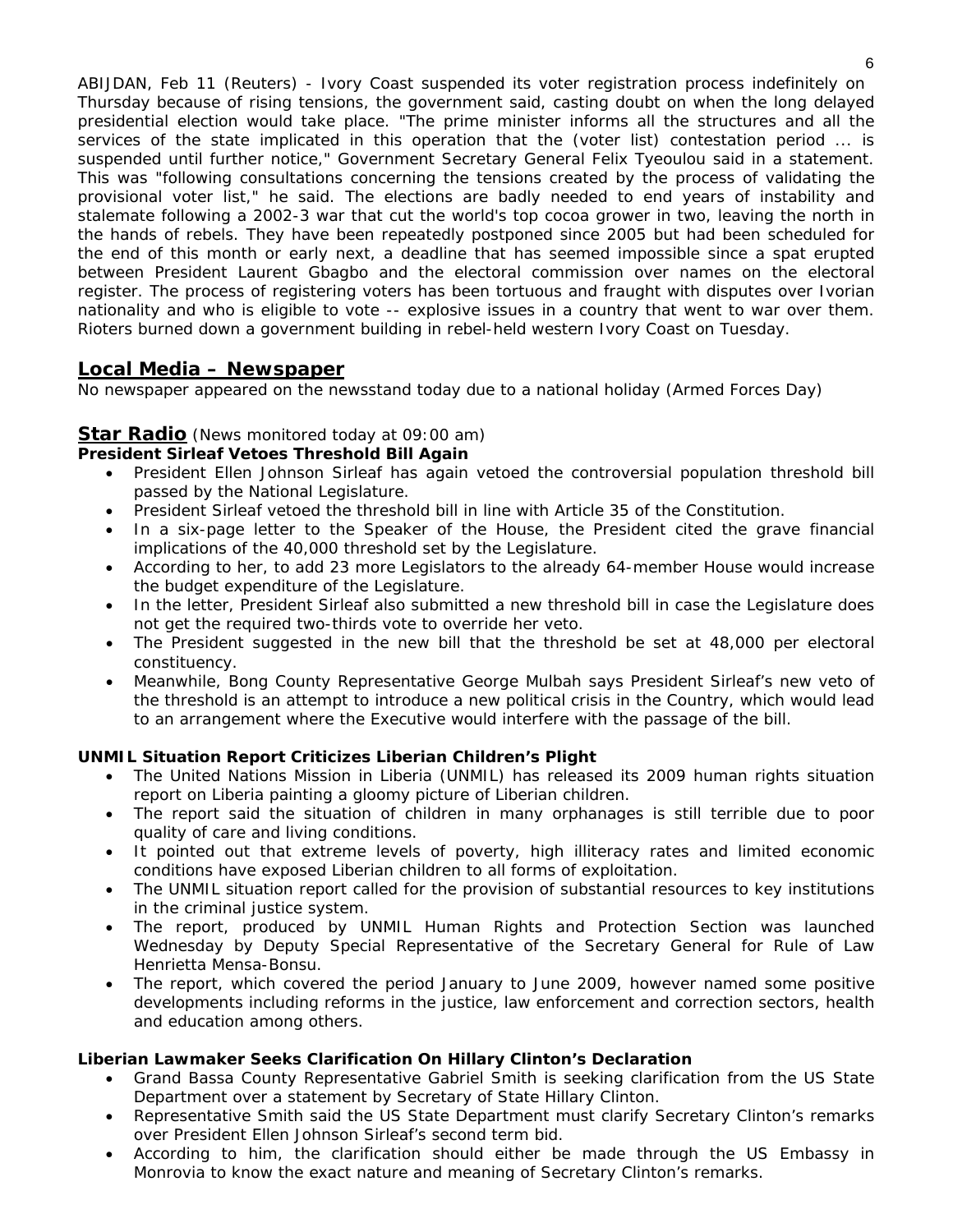- The Grand Bassa lawmaker said declaration by the Executive Mansion that Secretary Clinton endorsed the candidacy of President Sirleaf for a second term was troubling.
- He said it will also help erase suspicion that the US government through USAID is supporting the National Elections Commission with an ulterior motive.
- The opposition Liberty Party lawmaker said the clarification would further show whether the US government was supporting a candidate indicted by the Truth and Reconciliation Commission report.

*(Also reported on Truth FM, Sky FM, and ELBC)* 

# **Liberian Lawyer Wants TRC Recommendations Fully Implemented**

- The Chairman of the Coalition of Human Rights Defenders, Cllr. Dempster Brown says the Truth and Reconciliation Commission (TRC) recommendations are in line with provisions of the Constitution and must be implemented.
- Cllr. Brown said the Act that created the TRC grants it full power to indict individuals found blameworthy.
- He said Article 7 of the TRC Act under the column: Functions and Powers, gives the TRC its indicting power.
- In order to legitimize the TRC recommendations, he said all indicted persons must go to court and clear their names.
- Cllr. Brown said he has already submitted a bill to the Legislature for the establishment of a Special Court to prosecute all war crimes indictees.
- According to him, the bill targets individuals who bear the greatest responsibility for the Liberian war including financiers, and those who arranged for training among others.

# **Former LTA Boss Disappears?**

- Reports say the whereabouts of the former boss of the Liberia Telecommunications Authority (LTA) Albert Bropleh are unknown.
- Mr. Bropleh was accused of embezzling state funds from the LTA and was subsequently sacked by President Ellen Johnson Sirleaf.
- Justice Minister Christiana Tah said Government indicted Mr. Bropleh few days ago but is yet to be served his indictment.
- The reports further say the former LTA Boss is evading the indictment as state security officers are yet to establish his whereabouts.

# **Human Rights Centre wants INHRC Re-vetting Process Accelerated**

- The head of the National Human Rights Centre of Liberia says the human rights community is becoming increasingly concerned about delays in the reconstitution of the Independent National Human Rights Commission (INHRC).
- Mr. Alfred Quajandie said while his group welcomes the re-vetting of nominees by the Senate, it wants the process accelerated.
- Mr. Quajandie said the INHRC remains a key deliverable of the 2003 Accra Peace agreement.
- He observed the reconstitution of the Commission is long overdue and that government is spending resources on a commission that is not operational.

# **Radio Veritas** *(News monitored today at 09:45 am)*

### **Liberians Observe Armed Forces Day Today**

- Today February 11 is Armed Forces Day and is being celebrated as a national holiday.
- The Day is celebrated each year as a national holiday in recognition of the many sacrifices soldiers render the nation in general.
- At a special programme today, the President of ECOWAS, Dr. Mohammed Ibn Chambas served as keynote speaker.

\*\*\*\*

*(Also reported on Truth FM, Sky FM, and ELBC)*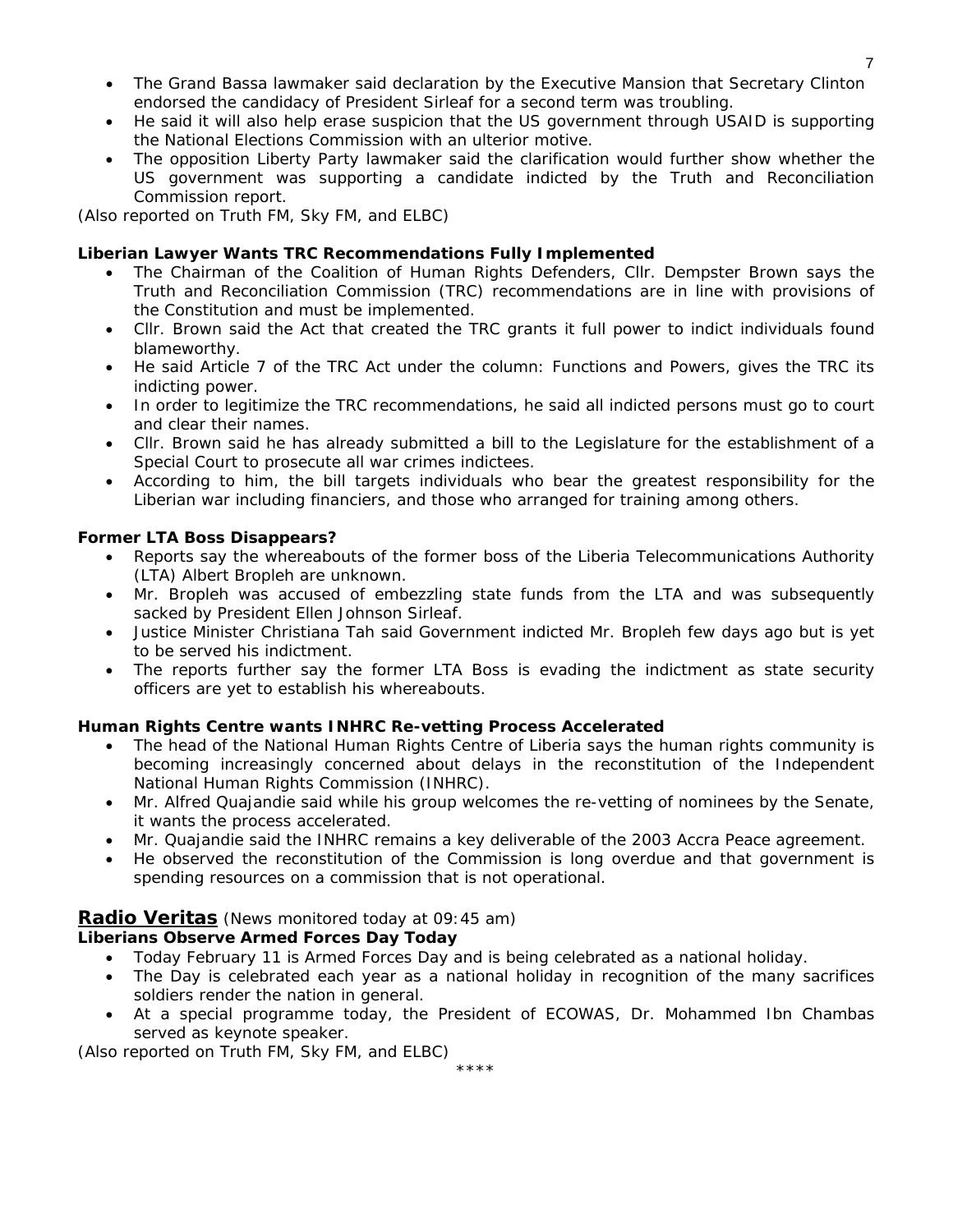# Daily Observer (Liberia) Thursday, 11 February 2010

# **War Crime Charges May Await George Boley**

By: Observer Staff



*Dr. George Boley, former head of warring faction, Liberian Peace Council (LPC)* 

NEW YORK – A foreign journalist who covered the Liberian civil war in the mid-90s, Jeffrey Goldberg, has reported in his blog that former warlord, George Boley, was arrested January 15th by U.S. Immigration and Customs and is now sitting in a jail cell in upstate Batavia.

So far, according to Goldberg, Boley is being c

harged administratively with lying in order to gain entry into the U.S., and with committing extra-judicial killings while in another country.

Other branches of government such as the Department of Homeland Security are looking at charging Boley with actual war crimes.

When the *Daily Observer* contacted the Liberian Consulate in New York on January 29, more than two weeks after Boley's arrest, officials said they had not been informed by local authorities as protocol would dictate. Liberian Ambassador to the United States, M. Nathaniel Barnes, said he had not been contacted by authorities either, but said that the Boley's family had reached out to him.

Goldberg, in his online publication, said he first met Boley in the 90s while covering the civil war in Liberia.

"I've been involved with Boley's case for a little while. I was subpoenaed by a human rights group in Minnesota, the Advocates for Human Rights, to testify against Boley in a defamation lawsuit that he himself filed against the group... I eventually provided a sworn affidavit in the case, in which I detailed what I knew of Boley's activities in the civil war...

"I knew, from firsthand observation, that his organization, the grossly misnamed 'Liberian Peace Council', recruited and armed child soldiers, fed them drugs and ordered them to rape and kill for starters. The lawsuit, unsurprisingly, was dismissed earlier this month," Goldberg writes.

Boley, who holds a Ph.D. from the University of Akron, received his undergraduate degree at the State University of New York (SUNY) in Brockport and kept his family in upstate New York for the duration of the civil war.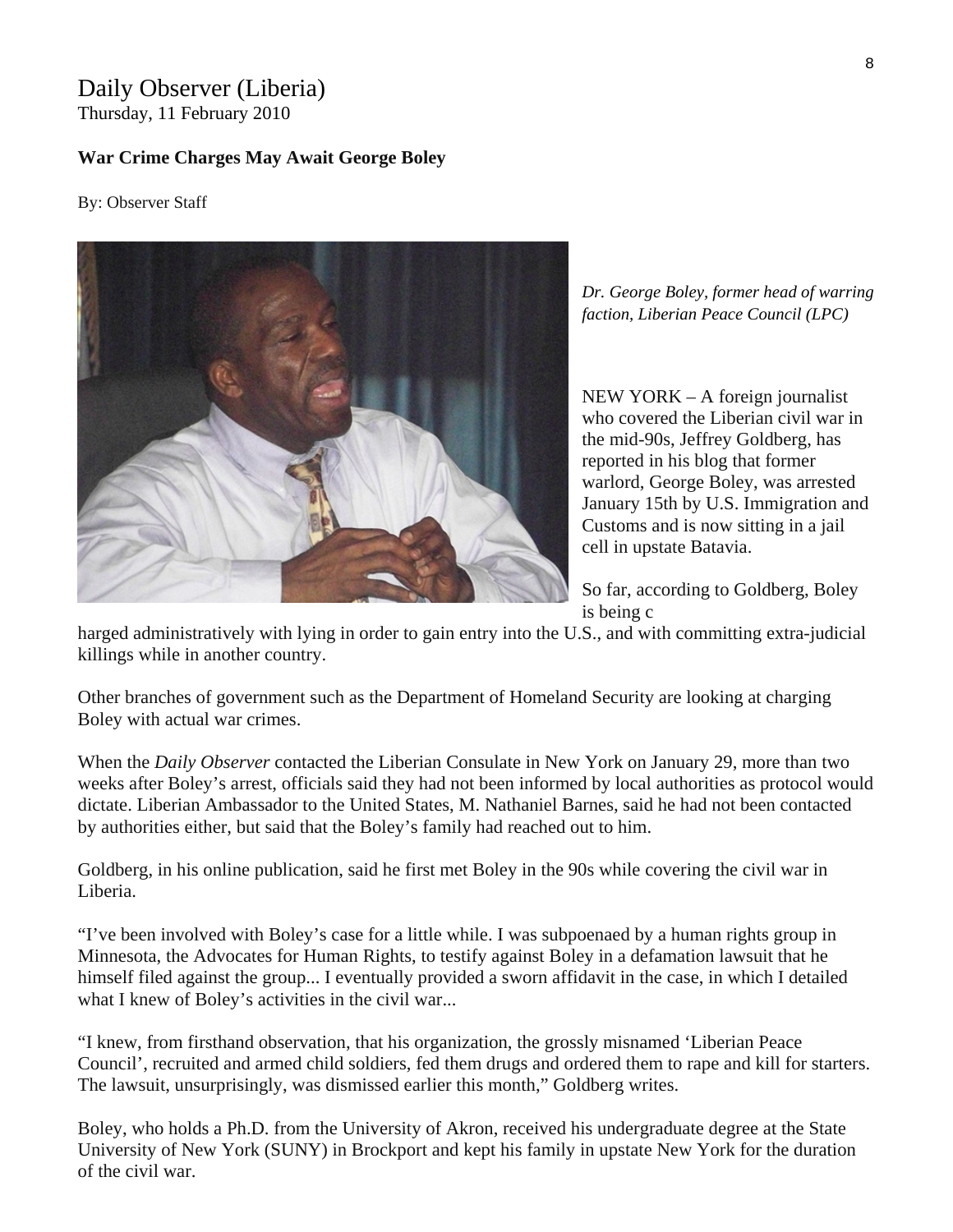"I've been speaking to him on and off now for a year," Goldberg notes, "and his excuse-making had become increasingly ridiculous. The last time we spoke, he told me that there had been two organizations in Liberia during the civil war named the Liberian Peace Council – his, which was "peaceful", and someone else's which was a fighting faction. This was an absurd line of argument, especially to someone like me, who had seen him actually in command of child soldiers in the war zone."

A Liberian web publication, Bushchicken.com, observes that "With this latest arrest, warlords and other perpetrators of the Liberian civil war will seriously contemplate their travels from the comfort of Liberia. [Charles] Taylor and George Boley are two of the many that have been arrested by the long arm of the US criminal system."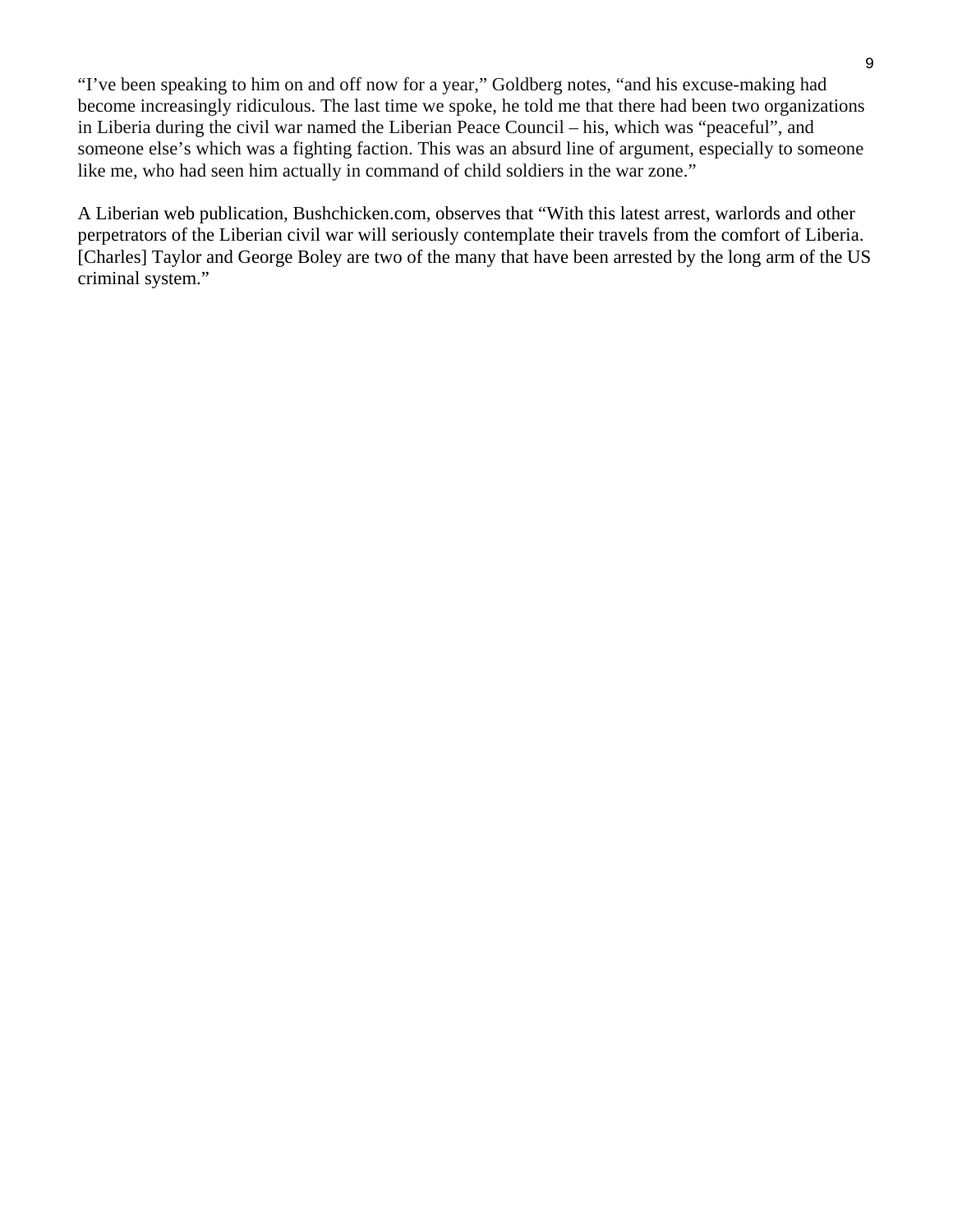# Star Radio (Liberia) Thursday, 11 February 2010

# **UNMIL situation report criticizes Liberian children's plight**

Written by Moses Wenyou

The United Nations Mission in Liberia, UNMIL has released its 2009 human rights situation report on Liberia painting a gloomy picture of Liberian children.

The report said the situation of children in many orphanages is still terrible due to poor quality of care and living conditions.

It pointed out that extreme levels of poverty, high illiteracy rates and limited economic conditions have exposed Liberian children to all forms of exploitation.

On the issue of gender-based violence, the report said 267 cases of rape were recorded and stressed that out of court settlement remains a major concern.

The report said slow disposal of cases resulting to huge backlogs and prolonged pr-trial detention remains a major challenge facing the justice system in Liberia.

According to the report, there were a total of twenty reported allegations of serious police misconduct ranging from brutality to theft or extortion.

The report said of the twenty cases against LNP officers, only two were seriously followed up and actions taken while the rest were delayed due to different reasons.

The UNMIL situation report called for the provision of substantial resources to key institutions in the criminal justice system.

The report, produced by the UNMIL Human rights and protection section was launched Wednesday by UNMIL Chief for rule of law Henrietta Mensa Bonsu.

It covers the period January to June 2009.

The UNMIL report however named some positive developments including reforms in the justice, law enforcement and correction sectors, health and education among others.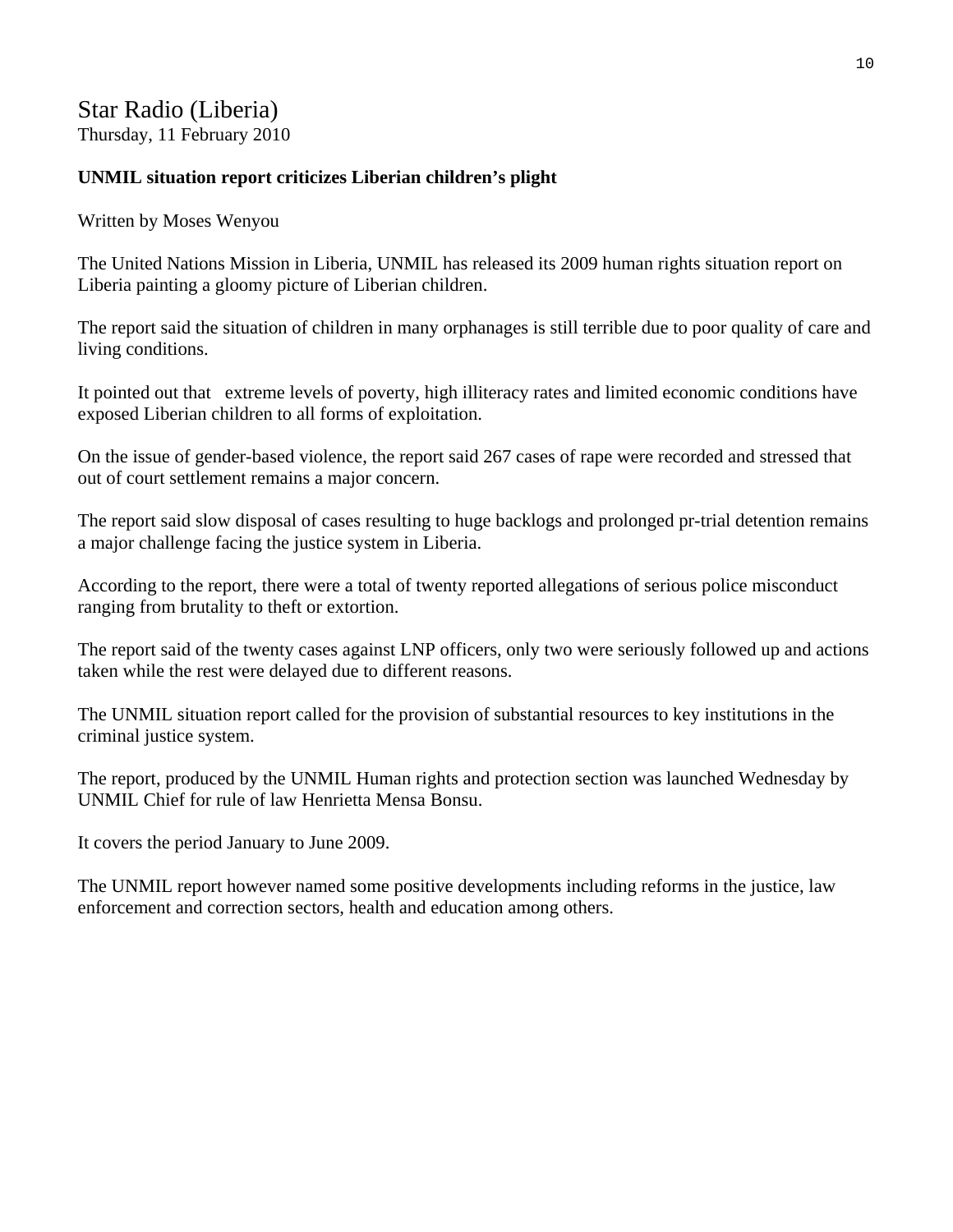Africa news Thursday, 11 February 2010

# **Ex-Rwandan army officer jailed 15 years for genocide**

The International Criminal Tribunal for Rwanda (ICTR) has sentenced to 15 years imprisonment Tharcisse Muvunyi, a former Lieutenant Colonel in the Rwandan army, for direct and public incitement to commit genocide in 1994.

Presiding Judge Dennis C.M. Byron, assisted by judges Gberdao Gustave Kam and Vagn Joensen, Thursday also ordered 57-year-old Muvunyi to remain in the custody of the Tribunal pending his transfer to a country where he will serve the sentence.

A statement issued by the ICTR said Muvunyi would receive credit for the time he served since his arrest in the UK 5 February 2000. He was transferred to the United Nations Detention Facility in Arusha, Tanzania, 30 October 2000.

The accused was convicted by the same court 12 September 2006 for several acts of genocide, direct and public incitement to commit genocide, and other inhumane acts and sentenced to 25 years imprisonment.

But, on 29 August 2008, the ICTR Appeals Chamber set aside all convictions and the sentence, and ordered a retrial of one allegation of direct and public incitement to commit genocide.

The charge related to Muvunyi's speech at Gikore Centre in Nyaruhengeri commune of Butare préfecture in May 1994. His retrial started 17 June 2009 and the prosecution closed its case 22 June 2009, after calling six witnesses and tendering 21 exhibits.

Muvunyi's defence commenced 24 August and closed 17 September 2009 after calling seven witnesses and tendering 11 exhibits.

Muvunyi was born 19 August 1953 in Mukarange commune, Byumba préfecture.

In 1994 he was stationed at the cole des Sous-Officiers in Butare préfecture as a Lieutenant Colonel in the Rwandan army.